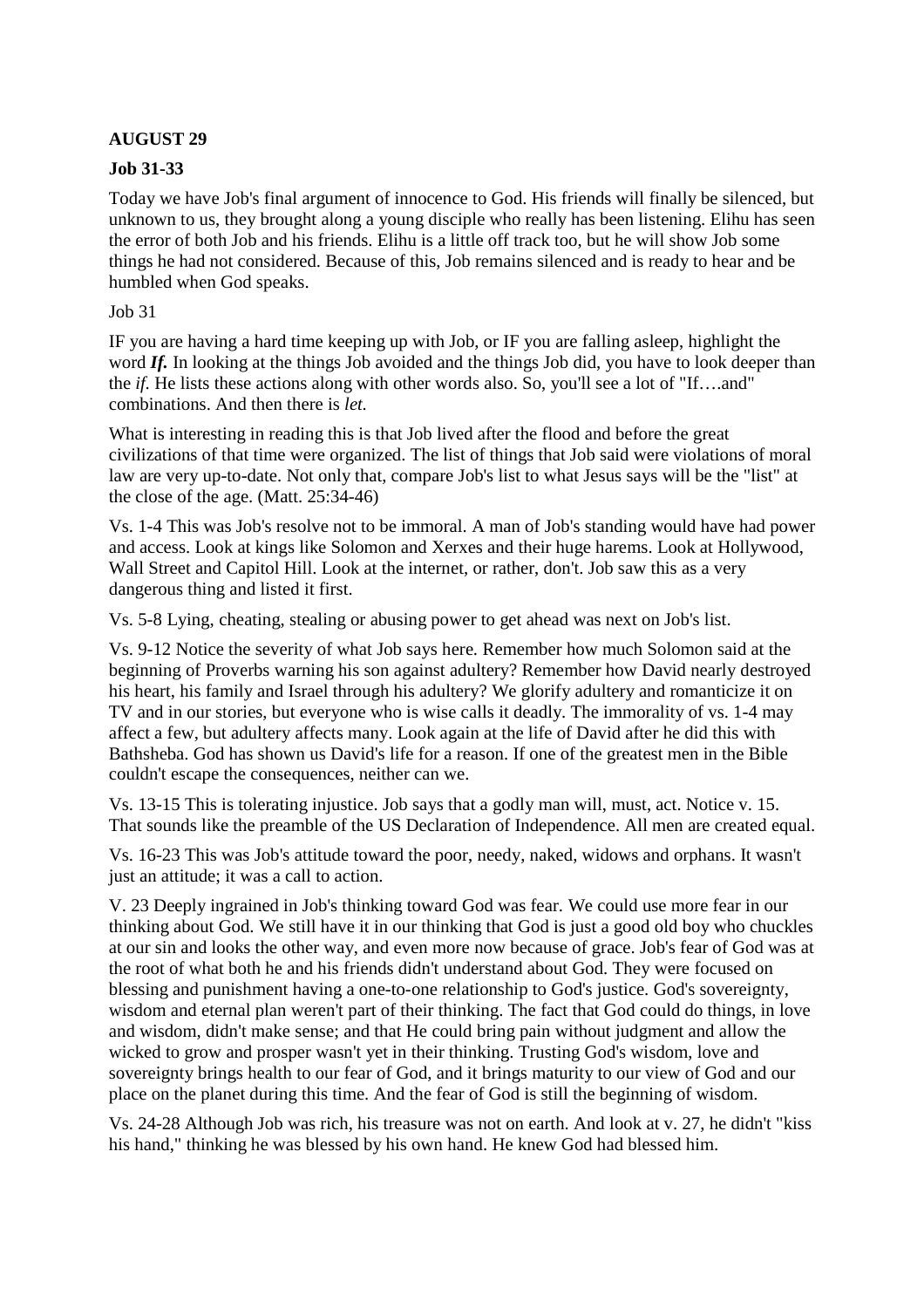Vs. 29-34 Job blessed and helped his enemies; he welcomed strangers; he openly confessed his sins to God, and lived in the fear of God. What a guy.

Vs. 35-37 This is Job's last appeal for help and justice before God. Job will gain his audience with God in a few chapters.

Vs. 38-40 If Job had sinned, he himself wanted justice.

Job 32

Enter Elihu.

V. 1 The friends stopped because Job proved he was righteous and all they had were blind, brutal accusations.

V. 2 Notice that Elihu caught that Job never justified or defended God. It never entered Job's thinking that what God was doing could be right, not because of justice, but because of his eternal wisdom. It is one of those things where even if you don't understand God, you not only say, "blessed be your name," but you also go out of your way to justify the Lord. Job would learn this.

V. 3 He was mad at the friends because of their groundless accusations.

Vs. 4-5 This is interesting. We think of a young man as….well, young. But in those days, a man of 50 could have been a youngster. Imagine some guys sitting around the fire. One of them is 735 years old, another is 521 years old and one is 384 years old. They are joined by someone who is 101 years old, a mere child. Of course, Elihu could have been in his 20's. Also, notice that Elihu *burned with anger*. Do you remember what happened to Samson when the Spirit came upon him? It looked like anger. I think this was the Spirit.

Vs. 6-10 The rest of this chapter is Elihu, in some convoluted near eastern way asking permission to join in the discussion.

Vs. 11-14 Notice that Elihu had been carefully listening. This was directed at Job's friends.

Vs. 15-22 Still speaking to Job's friends, Elihu says he noticed they ran out of gas. On the other hand, Elihu is ready to burst. At that time the belly, not the heart, was the seat of emotions. Interesting imagery.

Vs. 21-22 This is basically saying that he has no agenda. What he'll say is simple and sincere. This sounds like what Paul has been saying in 2 Corinthians.

Job 33

Vs. 1-7 Elihu is the only one who uses Job's name. He is asking Job to *listen*, and telling Job he will not blindly hammer him like his friends did.

Vs. 8-11 He has been listening. He repeats the kernel of Job's argument back to Job.

Vs. 12-33 This is the key to Elihu's entire message to Job and he doesn't beat around the bush. God does what He does sometimes to prevent sin and to bring men to a place of closeness and humility before God. God does speak, just not the way we might think, or the way we might like. Can you see the ways that Elihu suggests that God speaks?

Vs. 12-18 Elihu suggests that God speaks to warn us and to keep us from doing stupid stuff before we fall into sin. This was something that no one had thought of.

Vs. 19-28 Elihu is saying that God uses pain to get our attention before something happens, not as a judgment, but as a help, a warning. In this section there is a sense of learning humility and crying out to God. He also suggests that there is a sense of self-awareness that comes through suffering that makes a person look into their life, activities and heart. This leads to perception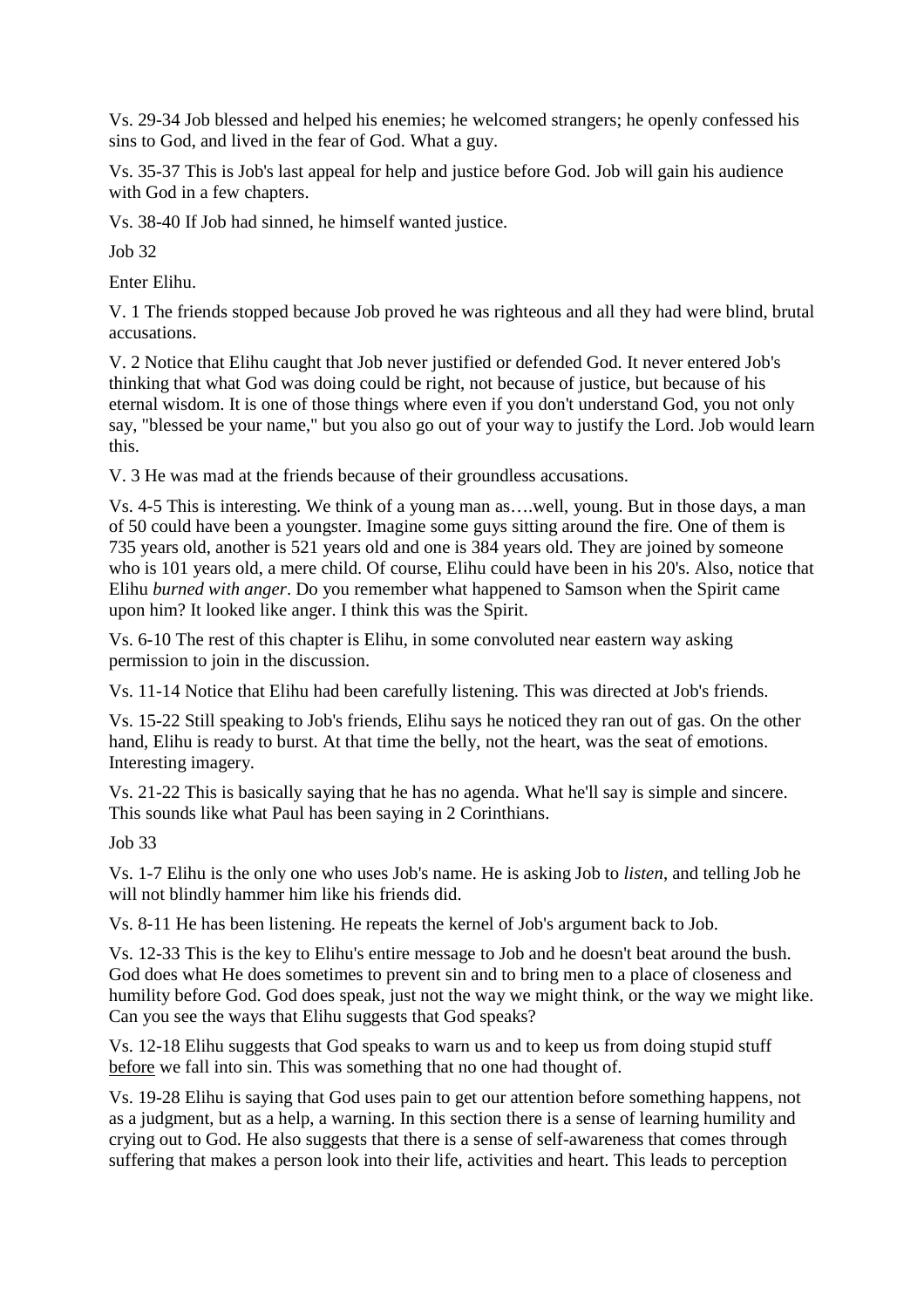into one's motives, and a person catches their attitudes and actions before they develop into fullblown sin. What this person confesses as sin is the sin they perceive was growing in them.

Vs. 29-33 Elihu suggests that God does this repeatedly in our lives. Job's silence is evidence that Elihu was speaking in the Spirit and was speaking truth. In the coming chapters, God's actions will be described as going even deeper than just working with us. Yet, isn't it cool that Elihu got right to the matter and gave Job something to think about immediately?

So here we are as disciples, working in the harvest, and something "bad" happens. Here is the real question: How long does it take you to understand emotionally that it was God and not others who blocked you? I say "emotionally" because it is easy to "think" the right answer and still get incredibly depressed and bitter. How long does it take us to redirect our following in the harvest once we grasp this, or do we mourn for the door of opportunity or season of life that just closed? Even as I write this, I know how important and hard it is to learn these lessons. I've gotten better, more mature, but I still bear some scars from not having grasped this truth, years ago. But then, the Lord knew I needed those scars to learn. So even in failure there is victory if we learn to love Him, if we grow to know Him better and learn to trust Him as we keep on following in the harvest. I had a little motto above my desk in Germany: "The only way to fail in Christ is to quit." Boy, did I learn the truth of that the hard way. And happily, I'm still learning and trusting and following. Christ is enough, and that's enough.

## **2 Corinthians 3**

V. 1 After describing how the Lord worked in his heart, Paul realized that talking about himself like this was going to cause some of his critics to voice this complaint against him again. Apparently, some of these critics were very Jewish and demanded that visitors who came to the church should bring a letter of recommendation stating that they were "kosher."

Vs. 2-3 This is very simple and powerful. The work of God was done by God through Paul & Co. God was their recommendation and the Corinthians were proof, like a letter. The work of the Holy Spirit cannot be faked. What happened to the Corinthians was proof that Paul was genuine. I'm wondering if the critics had fruit. I wonder if they could show that God had used them to save the lost and to make disciples, who made disciples, or were they "teachers" and not "evangelists." Jesus said, *you will recognize them by their fruits*. There are a lot of Christians who are all argument and opinion, but no fruit.

Notice here that Paul uses the *tablets of stone* vs. *human hearts.* That suggests that these superapostles were very Jewish, trying to bring the church back to a more Jewish look. God promised in the OT He would give the Jews hearts of flesh. That would be the work of the Spirit. The message of the gospel was that forgiveness was found in Christ and life was lived following/worshiping God in the Spirit. That didn't mean that the Word wasn't necessary, but it did mean that the law hadn't worked righteousness and the law was not to be followed as a way to be in communion with God.

Vs. 4-6 Notice how Paul refers again to his weakness and that God brings about the blessing almost involuntarily. The message of Paul and his coworkers was the message of loving Christ and following Him in the harvest through the Spirit. The "letter," living by adherence to the principles of the law, would kill grace. Following God in the Spirit of Christ is what brings freshness and life.

Vs. 7-11 Notice the contrasts here. The *ministry of death* is contrasted to the *ministry of the Spirit*. The law could only lead to death and judgment; because, like a mirror, it showed sin without being able to clean it. The Spirit, on the other hand, leads to understanding the Word and the love of Christ; and He, Himself, helps us to obey and follow God. The law couldn't do that. Even though the law had glory, it was totally dwarfed by the glory of the new covenant in Christ.